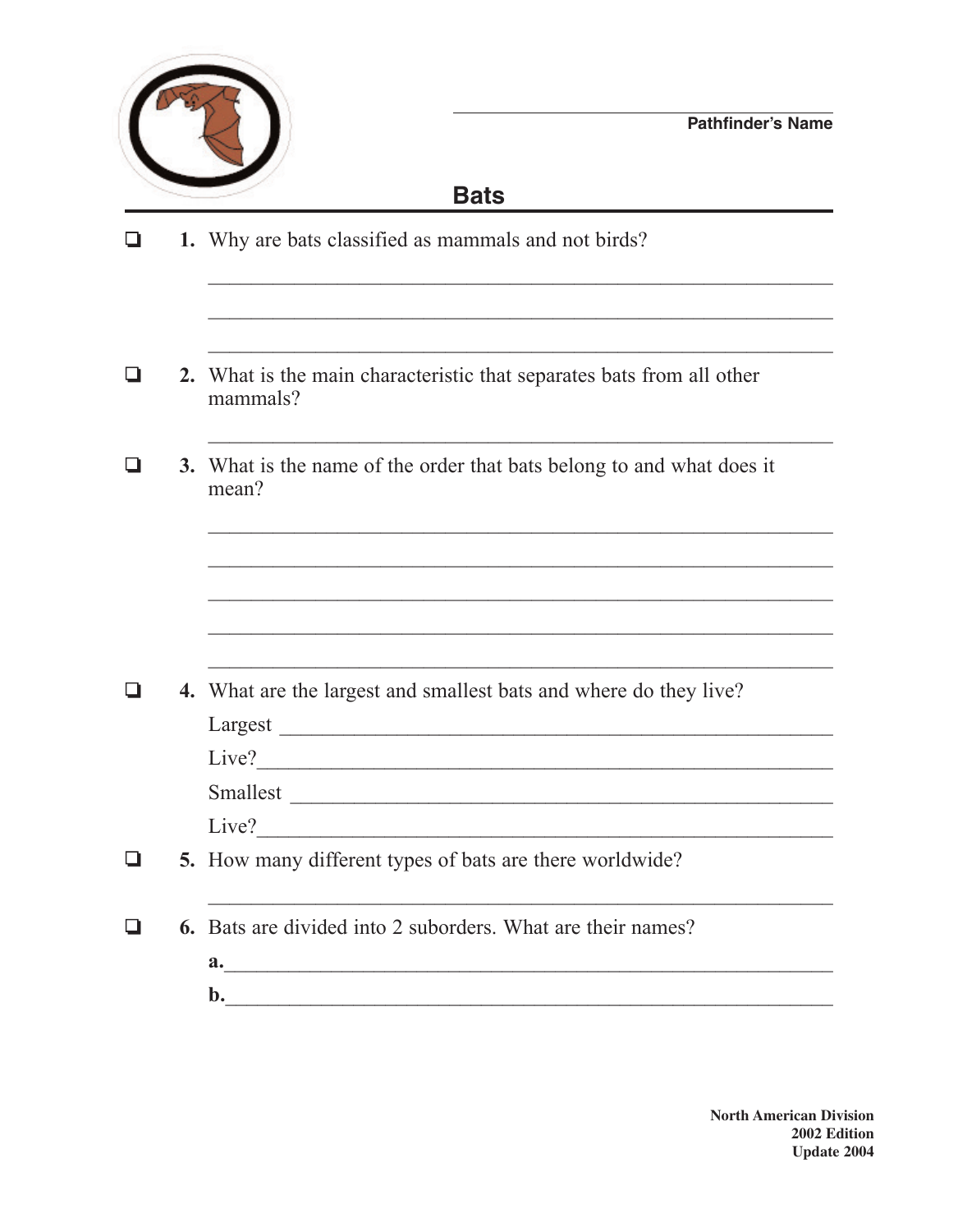| ப  | 7. Which suborder of bats uses echolocation and which suborder use<br>eyesight to find their food? |
|----|----------------------------------------------------------------------------------------------------|
| ப  | 8. What is the diet of the Megabats?                                                               |
| LI | <b>9.</b> What is the diet of the Microbats?                                                       |
| ❏  | 10. How many babies does a bat have each year and what are the babies                              |
|    | called?<br>11. Find three Bible texts that mentions bats.                                          |
|    |                                                                                                    |
|    | Which text uses bats in an end time prophecy?<br>12. Do bats hibernate or migrate for the winter?  |
|    |                                                                                                    |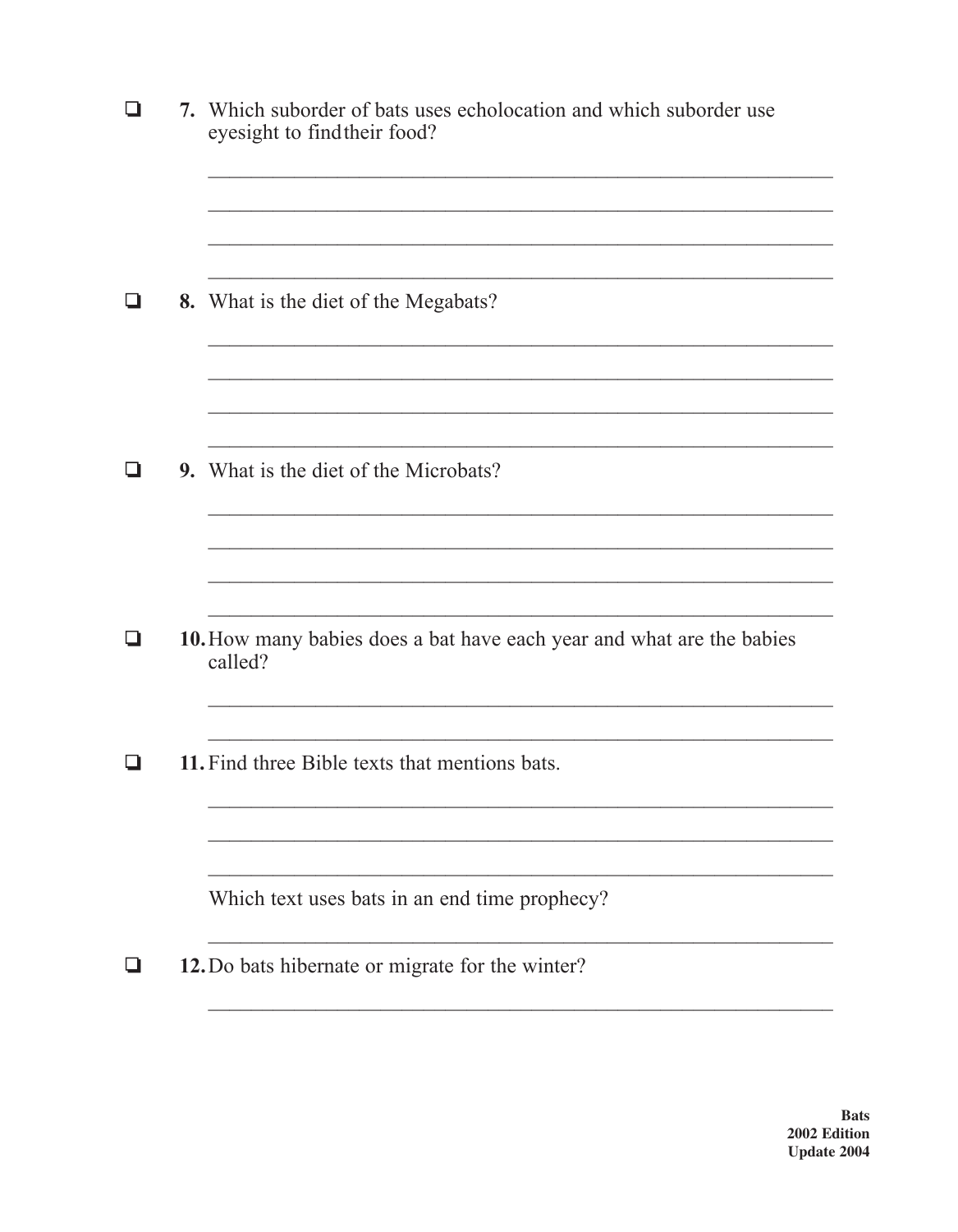| 13. Name the parts of a bat.                                                                                                                                                                           |
|--------------------------------------------------------------------------------------------------------------------------------------------------------------------------------------------------------|
|                                                                                                                                                                                                        |
|                                                                                                                                                                                                        |
|                                                                                                                                                                                                        |
| <b>14.</b> How many insects can a microbat eat in an hour?                                                                                                                                             |
|                                                                                                                                                                                                        |
| <b>15.</b> What are the 2 main benefits bats provide for man?                                                                                                                                          |
|                                                                                                                                                                                                        |
| <b>16.</b> Build or purchase a bat box, know the best place to put it and install it<br>at a home, church, or your school. Record for 3 months what kind and<br>how many bats have made it their home. |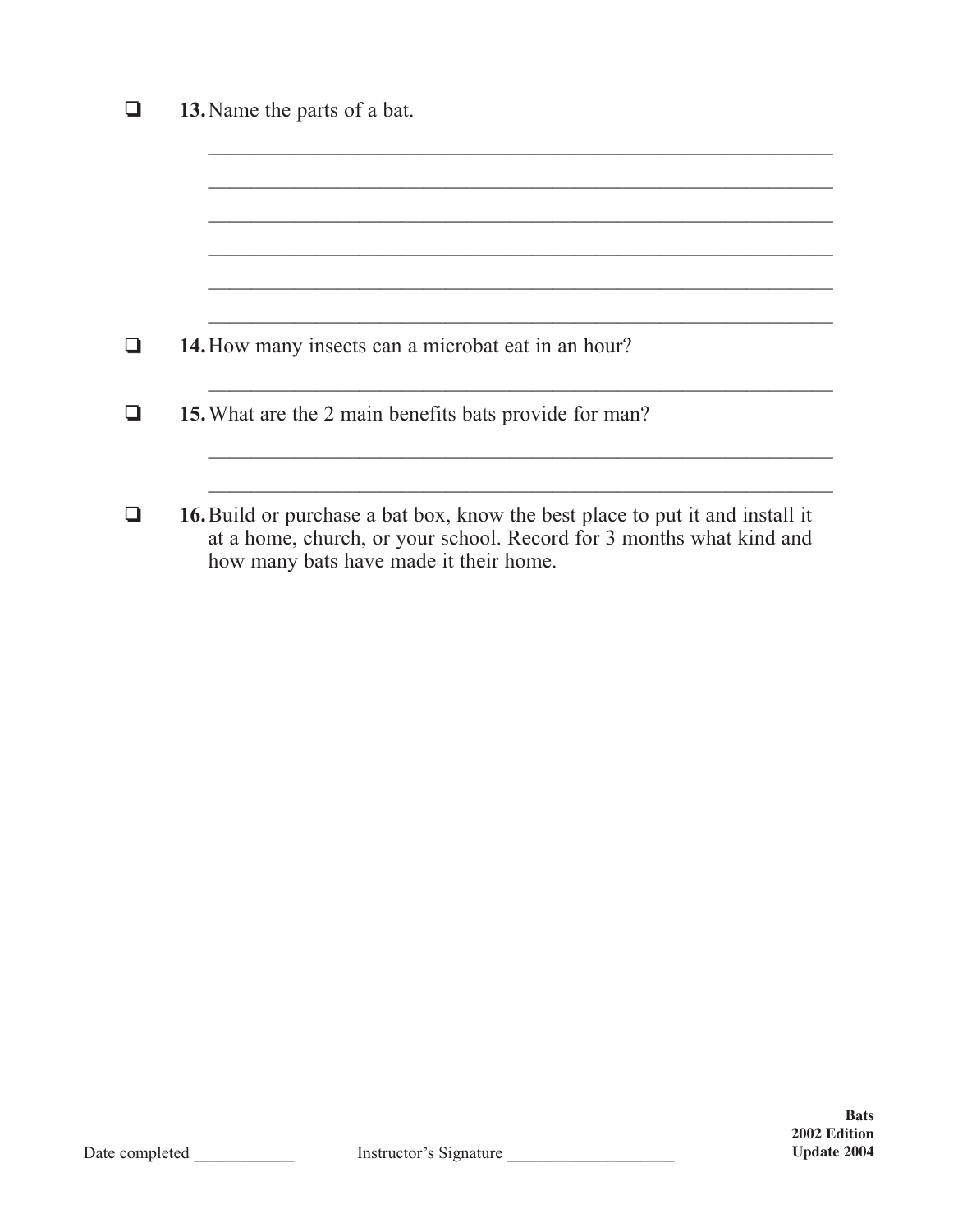| Record for 3 months what kind and how many bats have made it their home. |
|--------------------------------------------------------------------------|
|--------------------------------------------------------------------------|

| Day 1 | Day 8  | Day 15 | Day 22 | Day 29               |
|-------|--------|--------|--------|----------------------|
| Day 2 | Day 9  | Day 16 | Day 23 | Day 30               |
| Day 3 | Day 10 | Day 17 | Day 24 | Additional<br>Notes: |
| Day 4 | Day 11 | Day 18 | Day 25 |                      |
| Day 5 | Day 12 | Day 19 | Day 26 |                      |
| Day 6 | Day 13 | Day 20 | Day 27 |                      |
| Day 7 | Day 14 | Day 21 | Day 28 |                      |

**Bats 2002 Edition Update 2004**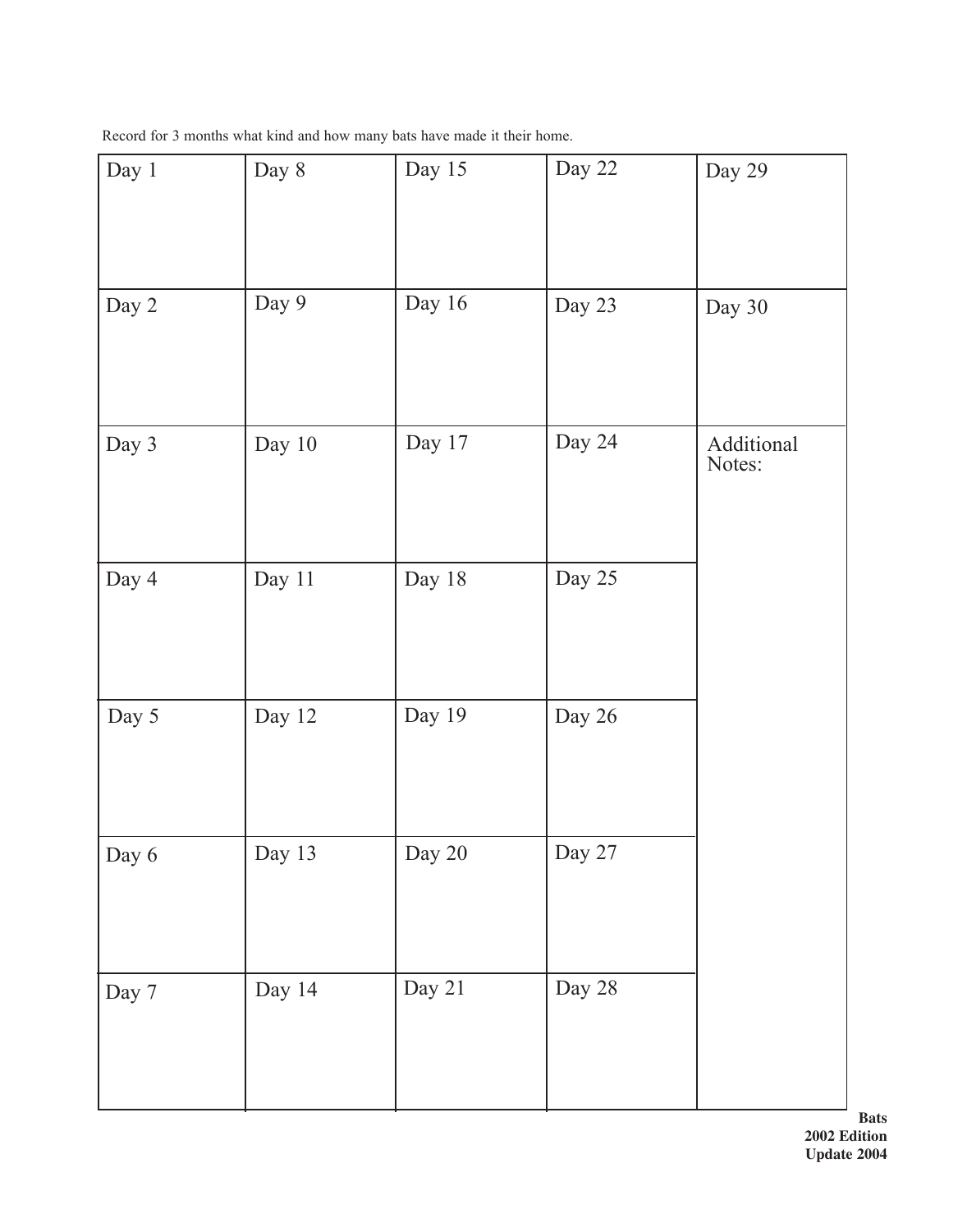- $\Box$ 1. Earn the bat honor.
- $\Box$ 2. What are caves, attics, bridges, or tunnels where bats hibernate called?
- 3. Give 3 examples of colonizing bats. .
- 4. Give 3 examples of solitary roosting bats.  $\Box$
- 5. What is meant by delayed implantation? Q
- $\Box$ 6. How long is the gestation period for bats?
- 7. What is bat guano and why was it important during the war of 1812 and  $\Box$ the Civil War?

<u> 1989 - Johann John Stone, mars eta biztanleria (h. 1989).</u>

<u> 1980 - Johann John Stone, market fransk politiker (d. 1980)</u>

8. What disease can be contracted from large quantities of guano?  $\Box$